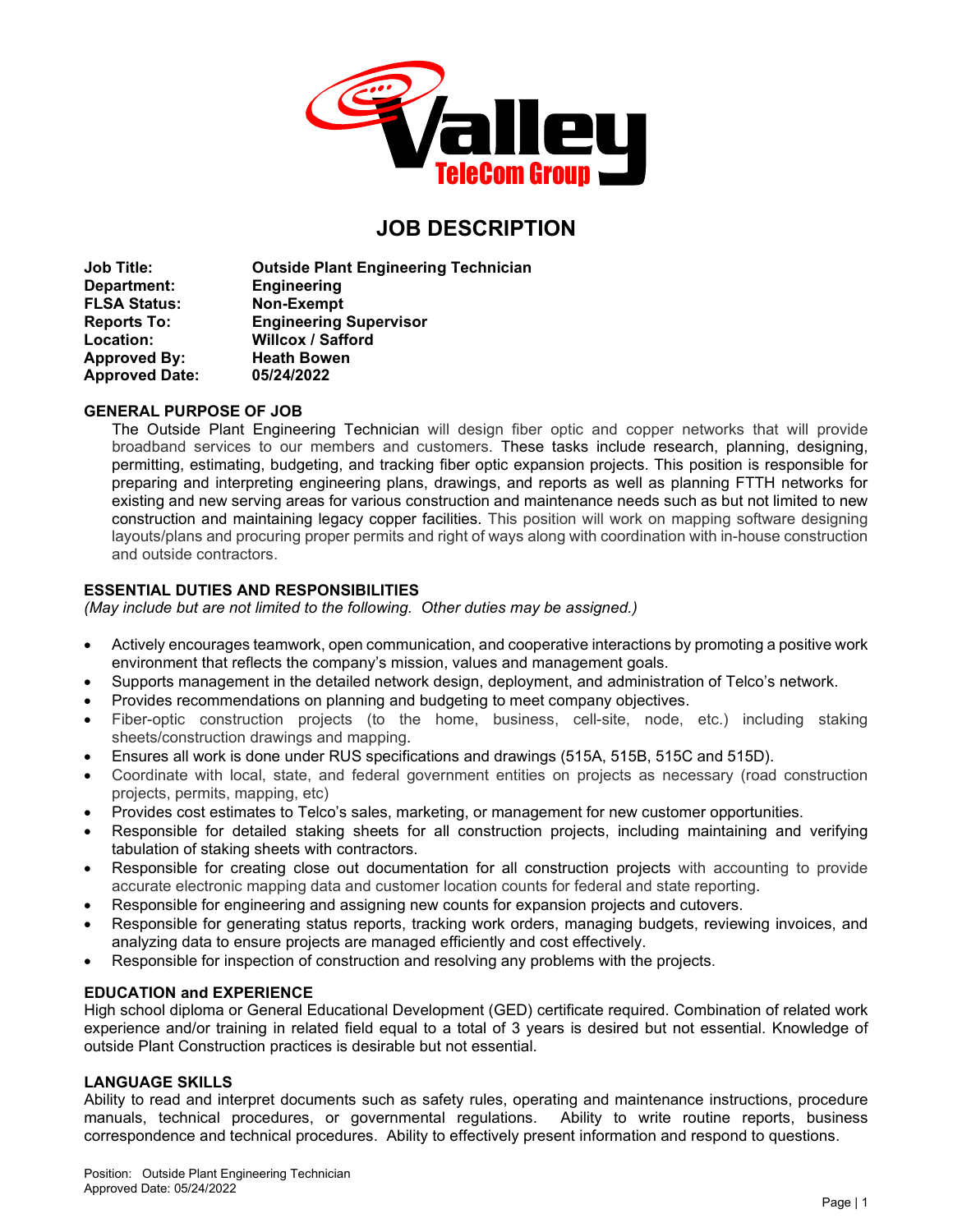## **MATHEMATICAL SKILLS**

Ability to add and subtract, multiply, and divide in all units of measure, using whole numbers, common fractions, and decimals. Ability to compute rates, ratios and percent's and to draw and interpret graphs.

## **REASONING ABILITY**

Ability to define problems, collect data, establish facts, and draw valid conclusions. Ability to interpret an extensive variety of technical instructions in mathematical or diagram form and deal with several concrete variables in standardized situations.

#### **COMPUTER OPERATIONS**

Proficient computer operations (operating systems and intermediate software packages, word processing, spreadsheet, graphics, etc.). Experience with mapping software is desirable but not essential.

**Amount of Time**

#### **PLANNING/ORGANIZATION**

Must be able to handle multiple projects simultaneously, prioritize, organize, and coordinate assignments.

## **CERTIFICATES, LICENSES, REGISTRATIONS**

Valid driver's license issued by the state in which the employee resides.

## **PHYSICAL/ENVIRONMENTAL DEMANDS**

|                                | <b>AIROUR OF FIRE</b> |            |            |                 |  |
|--------------------------------|-----------------------|------------|------------|-----------------|--|
|                                | None                  | Under 1/3  | 1/3 to 2/3 | <b>Over 2/3</b> |  |
| Stand                          |                       |            | <b>XXX</b> |                 |  |
| Walk                           |                       |            | <b>XXX</b> |                 |  |
| Sit                            |                       |            | <b>XXX</b> |                 |  |
| Use hands to feel              |                       |            |            | <b>XXX</b>      |  |
| Reach with hands and arms      |                       |            |            | <b>XXX</b>      |  |
| Climb or balance               |                       | <b>XXX</b> |            |                 |  |
| Stoop, kneel, crouch, or crawl |                       | <b>XXX</b> |            |                 |  |
| Push or pull                   |                       | <b>XXX</b> |            |                 |  |
| Talk or hear                   |                       |            |            | <b>XXX</b>      |  |
| <b>Drive</b>                   |                       | <b>XXX</b> |            |                 |  |
| Keyboarding                    |                       |            |            | <b>XXX</b>      |  |

| WEIGHT - Lifting and/or carrying | None | Under 1/3  | $1/3$ to $2/3$ | Over 2/3 |
|----------------------------------|------|------------|----------------|----------|
| Up to 10 pounds                  |      |            | <b>XXX</b>     |          |
| Up to 25 pounds                  |      |            | <b>XXX</b>     |          |
| Up to 50 pounds                  |      |            | <b>XXX</b>     |          |
| Up to 100 pounds                 |      | <b>XXX</b> |                |          |
| More than 100 pounds             |      | <b>XXX</b> |                |          |

| <b>WORK ENVIRONMENT</b>           | None | Under 1/3  | $1/3$ to $2/3$ | <b>Over 2/3</b> |
|-----------------------------------|------|------------|----------------|-----------------|
| Work near moving mechanical parts |      | <b>XXX</b> |                |                 |
| Fumes or airborne particles       |      | <b>XXX</b> |                |                 |
| Toxic or caustic chemicals        |      | <b>XXX</b> |                |                 |
| Working above ground level        |      | <b>XXX</b> |                |                 |
| Working below ground level        |      | <b>XXX</b> |                |                 |
| Outdoor weather conditions        |      |            | <b>XXX</b>     |                 |
| Risk of electrical shock          |      |            | <b>XXX</b>     |                 |

## **WORKING CONDITIONS**

Well-lighted, heated and/or air-conditioned indoor office/production setting with adequate ventilation.

## **PHYSICAL ACTIVITY**

Light physical activity performing non-strenuous daily activities of a productive/technical nature.